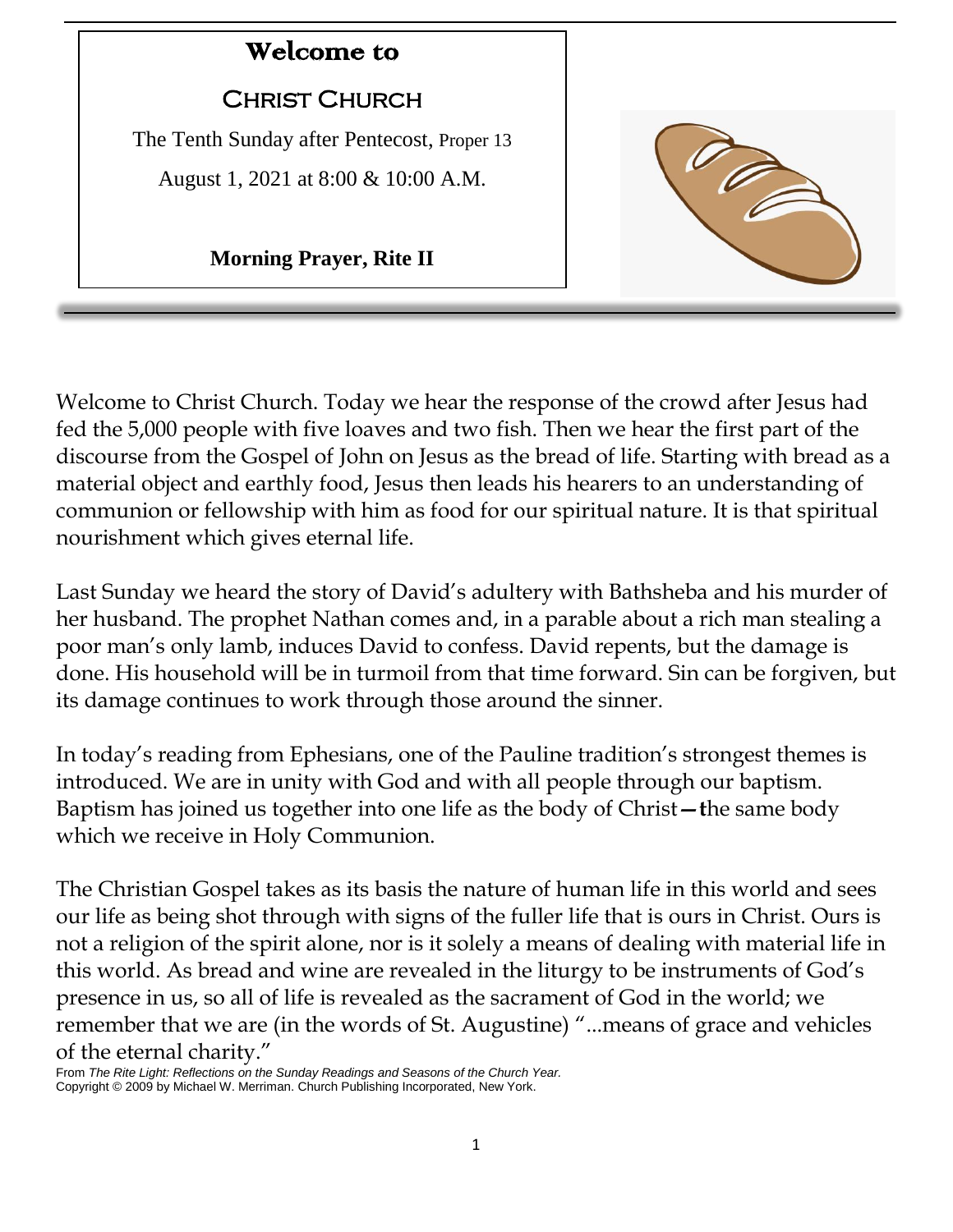## **MORNING PRAYER, RITE II**

## **PROCESSIONAL HYMN** *Come thou fount of every blessing* **686**

## **OPENING SENTENCE**

*LEM:* Grace to you and peace from God our Father and the Lord Jesus Christ

## **CONFESSION OF SIN**

*LEM and People together, all kneeling or standing as able*

*LEM:* Let us confess our sins against God and our neighbor.

*All:* Most merciful God, we confess that we have sinned against you in thought, word, and deed, by what we have done, and by what we have left undone. We have not loved you with our whole heart; we have not loved our neighbors as ourselves. We are truly sorry and we humbly repent. For the sake of your Son Jesus Christ, have mercy on us and forgive us; that we may delight in your will, and walk in your ways, to the glory of your Name. Amen. LEM: Almighty God have mercy on us, forgive us all our sins through our Lord Jesus Christ, strengthen us in all goodness, and by the power of the Holy Spirit keep us in eternal life. Amen.

*LEM:* Almighty God have mercy on us, forgive us all our sins through our Lord Jesus Christ, strengthen us in all goodness, and by the power of the Holy Spirit keep us in eternal life. Amen.

## **THE INVITATORY AND PSALTER** (please stand as able)

*LEM:* Lord, open our lips.

*All*: And our mouth shall proclaim your praise. Glory to the Father, and to the Son, and to the Holy Spirit, As it was in the beginning, is now, and will be for ever. Amen. Alleluia.

*LEM:* The mercy of the Lord is everlasting;

*All:* Come let us adore him. Alleluia.

**VENITE** read together at 8:00, sung at 10:00 **S35** S35

Come, let us sing to the Lord; \*

let us shout for joy to the Rock of our salvation. Let us come before his presence with thanksgiving \* and raise a loud shout to him with psalms.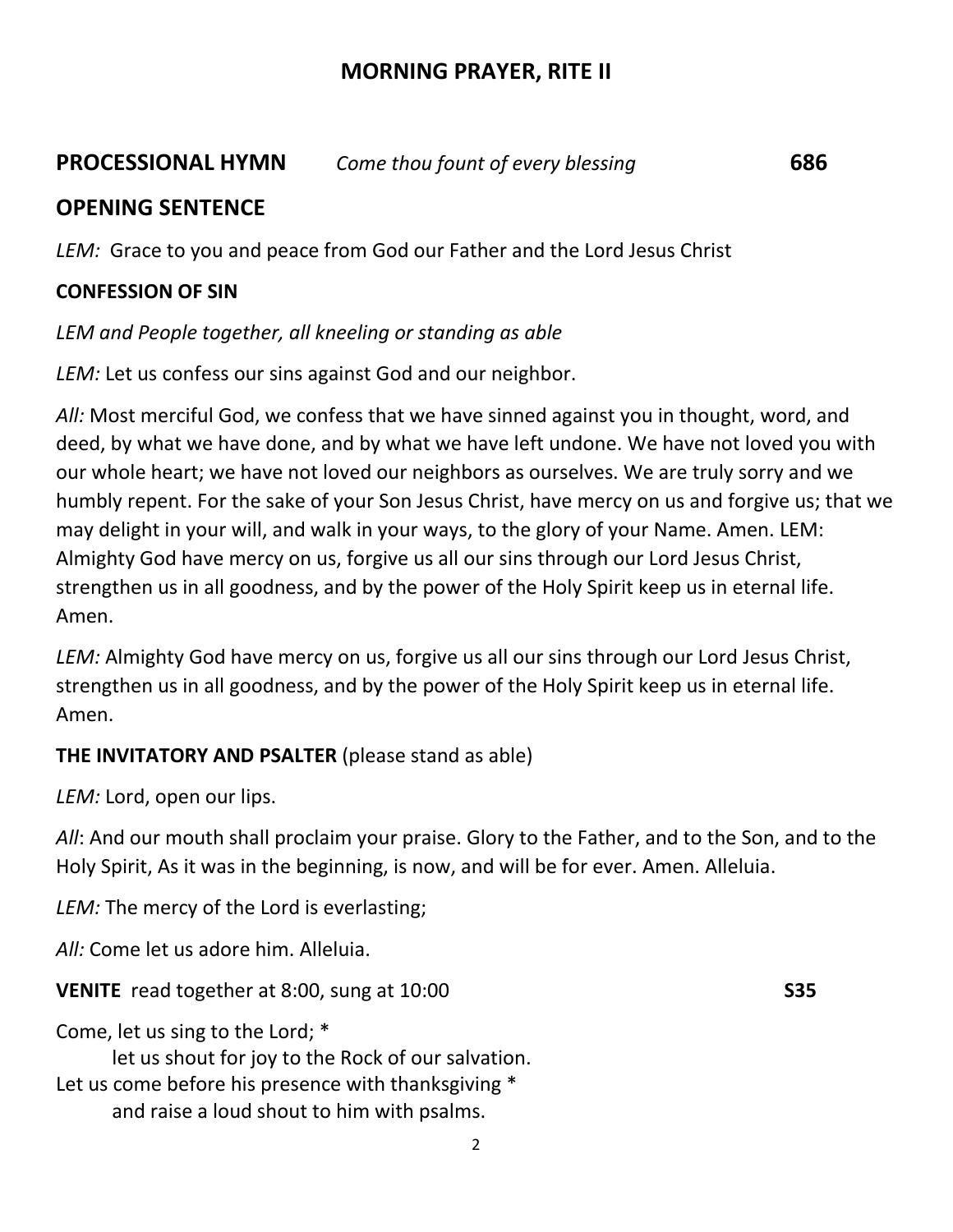For the Lord is a great God, \* and a great King above all gods. In his hand are the caverns of the earth, \* and the heights of the hills are his also. The sea is his, for he made it, \* and his hands have molded the dry land.

Come, let us bow down, and bend the knee, \* and kneel before the Lord our Maker. For he is our God, and we are the people of his pasture and the sheep of his hand. \* Oh, that today you would hearken to his voice!

#### **THE PSALM** Psalm 51:1-13

1 Have mercy on me, O God, according to your loving-kindness; \* in your great compassion blot out my offenses.

2 Wash me through and through from my wickedness \* and cleanse me from my sin.

3 For I know my transgressions, \* and my sin is ever before me.

4 Against you only have I sinned \* and done what is evil in your sight.

5 And so you are justified when you speak \* and upright in your judgment.

6 Indeed, I have been wicked from my birth, \* a sinner from my mother's womb.

7 For behold, you look for truth deep within me, \* and will make me understand wisdom secretly.

8 Purge me from my sin, and I shall be pure; \* wash me, and I shall be clean indeed.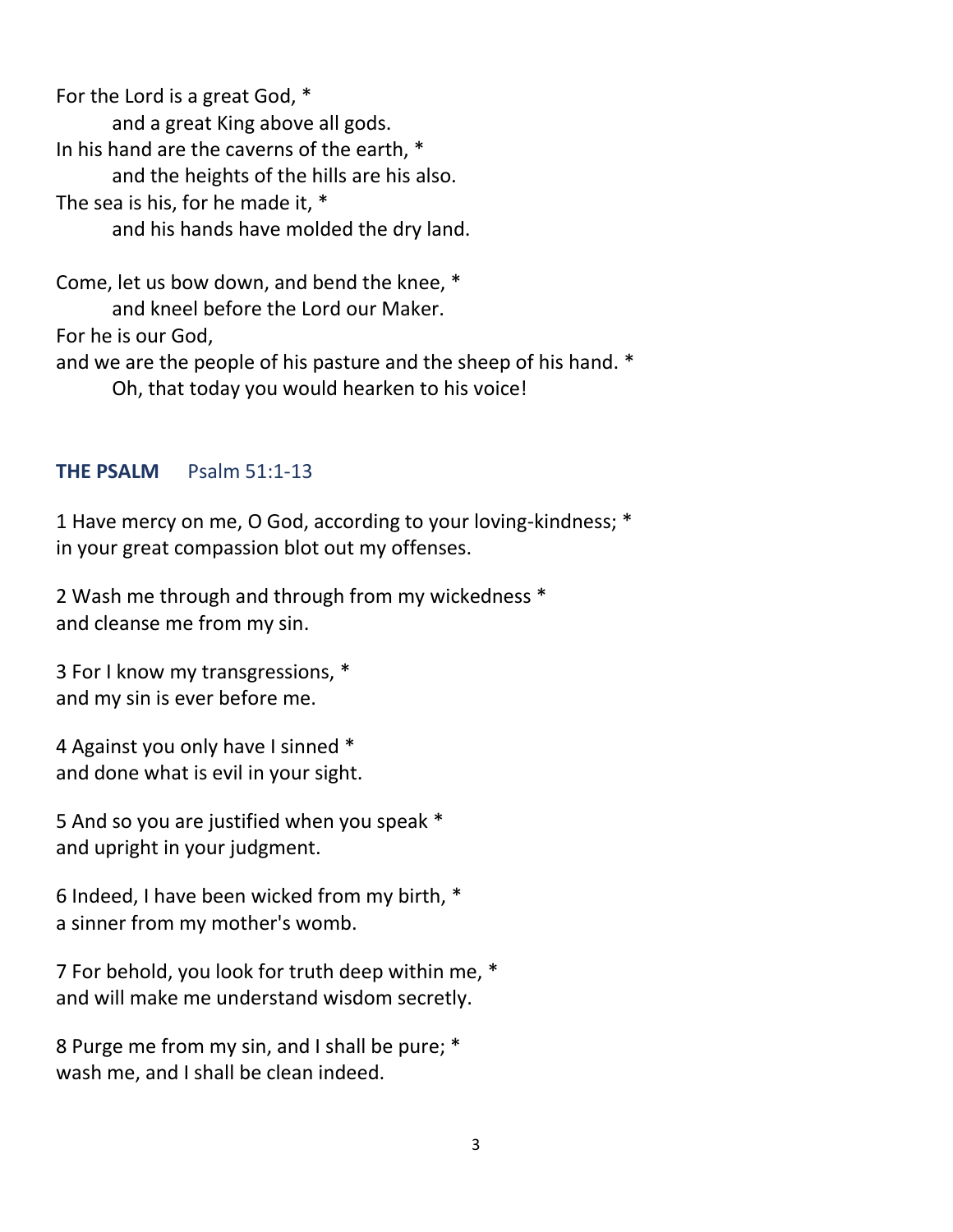9 Make me hear of joy and gladness, \* that the body you have broken may rejoice.

10 Hide your face from my sins \* and blot out all my iniquities.

11 Create in me a clean heart, O God, \* and renew a right spirit within me.

12 Cast me not away from your presence \* and take not your holy Spirit from me.

13 Give me the joy of your saving help again \* and sustain me with your bountiful Spirit.

#### **GLORI PATRI**

*All:* Glory be to the Father, and to the Son, and to the Holy Ghost. As it was in the beginning, is now, and ever shall be: world without end. Amen.

#### **THE FIRST LESSON** 2 Samuel 11:26-12:13a

A reading from the Book of the Prophet Samuel:

When the wife of Uriah heard that her husband was dead, she made lamentation for him. When the mourning was over, David sent and brought her to his house, and she became his wife, and bore him a son.

But the thing that David had done displeased the Lord, and the Lord sent Nathan to David. He came to him, and said to him, "There were two men in a certain city, the one rich and the other poor. The rich man had very many flocks and herds; but the poor man had nothing but one little ewe lamb, which he had bought. He brought it up, and it grew up with him and with his children; it used to eat of his meager fare, and drink from his cup, and lie in his bosom, and it was like a daughter to him. Now there came a traveler to the rich man, and he was loath to take one of his own flock or herd to prepare for the wayfarer who had come to him, but he took the poor man's lamb, and prepared that for the guest who had come to him." Then David's anger was greatly kindled against the man. He said to Nathan, "As the Lord lives, the man who has done this deserves to die; he shall restore the lamb fourfold, because he did this thing, and because he had no pity."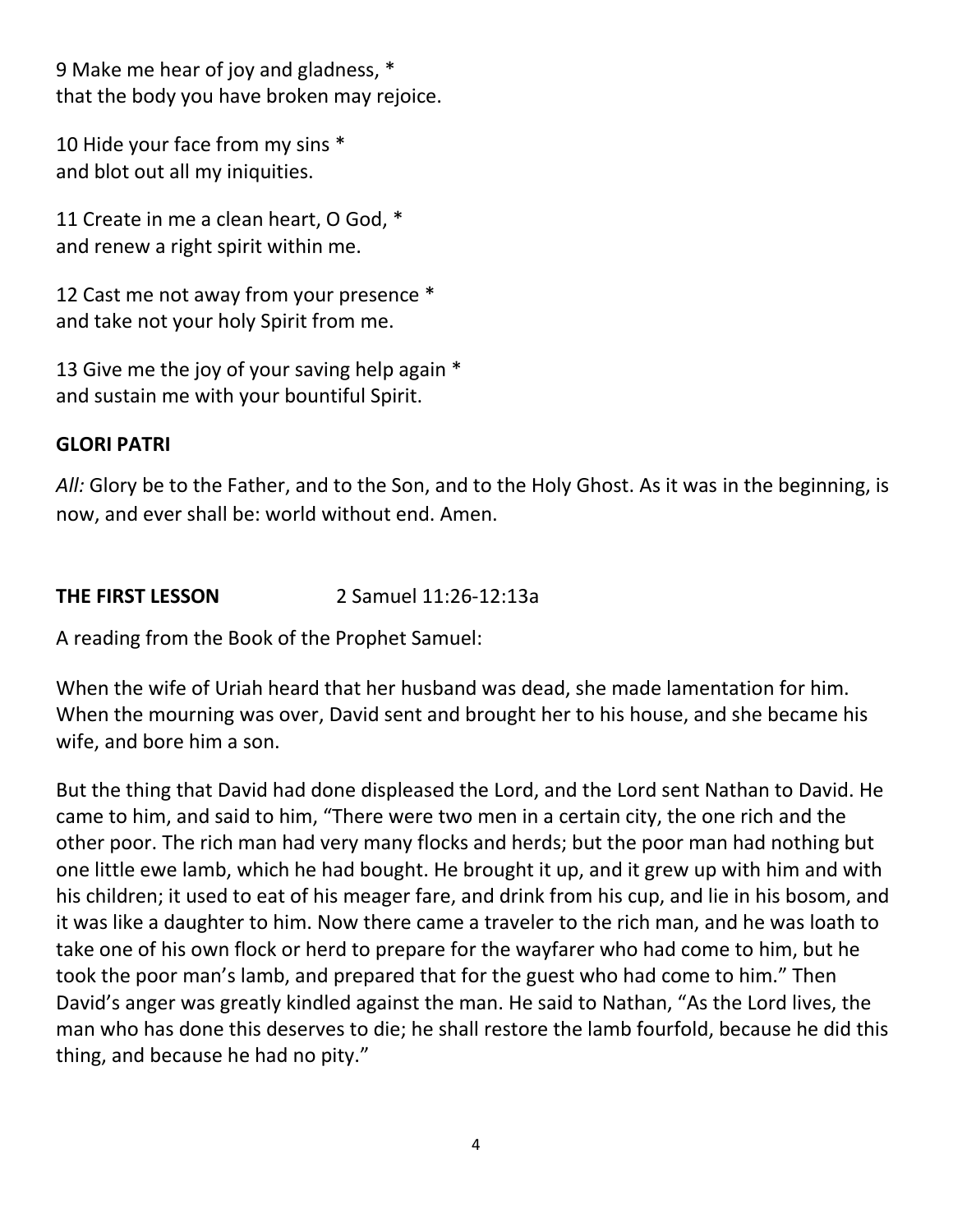Nathan said to David, "You are the man! Thus says the Lord, the God of Israel: I anointed you king over Israel, and I rescued you from the hand of Saul; I gave you your master's house, and your master's wives into your bosom, and gave you the house of Israel and of Judah; and if that had been too little, I would have added as much more. Why have you despised the word of the Lord, to do what is evil in his sight? You have struck down Uriah the Hittite with the sword, and have taken his wife to be your wife, and have killed him with the sword of the Ammonites. Now therefore the sword shall never depart from your house, for you have despised me, and have taken the wife of Uriah the Hittite to be your wife. Thus says the Lord: I will raise up trouble against you from within your own house; and I will take your wives before your eyes, and give them to your neighbor, and he shall lie with your wives in the sight of this very sun. For you did it secretly; but I will do this thing before all Israel, and before the sun." David said to Nathan, "I have sinned against the Lord."

*Reader:* The Word of the Lord.

*People: Thanks be to God.*

## **CANTICLE 9 The First Song of Isaiah** (said by all in unison, standing)

Surely, it is God who saves me; \* I will trust in him and not be afraid. For the Lord is my stronghold and my sure defense, \* and he will be my Savior. Therefore you shall draw water with rejoicing \* from the springs of salvation. And on that day you shall say, \* Give thanks to the Lord and call upon his Name; Make his deeds known among the peoples; \* see that they remember that his Name is exalted. Sing the praises of the Lord, for he has done great things, \* and this is known in all the world.

Cry aloud, inhabitants of Zion, ring out your joy, \*

for the great one in the midst of you is the Holy One of Israel.

Glory to the Father, and to the Son, and to the Holy Spirit: \* as it was in the beginning, is now, and will be for ever. Amen.

**HYMN** *I am the bread of life* **335**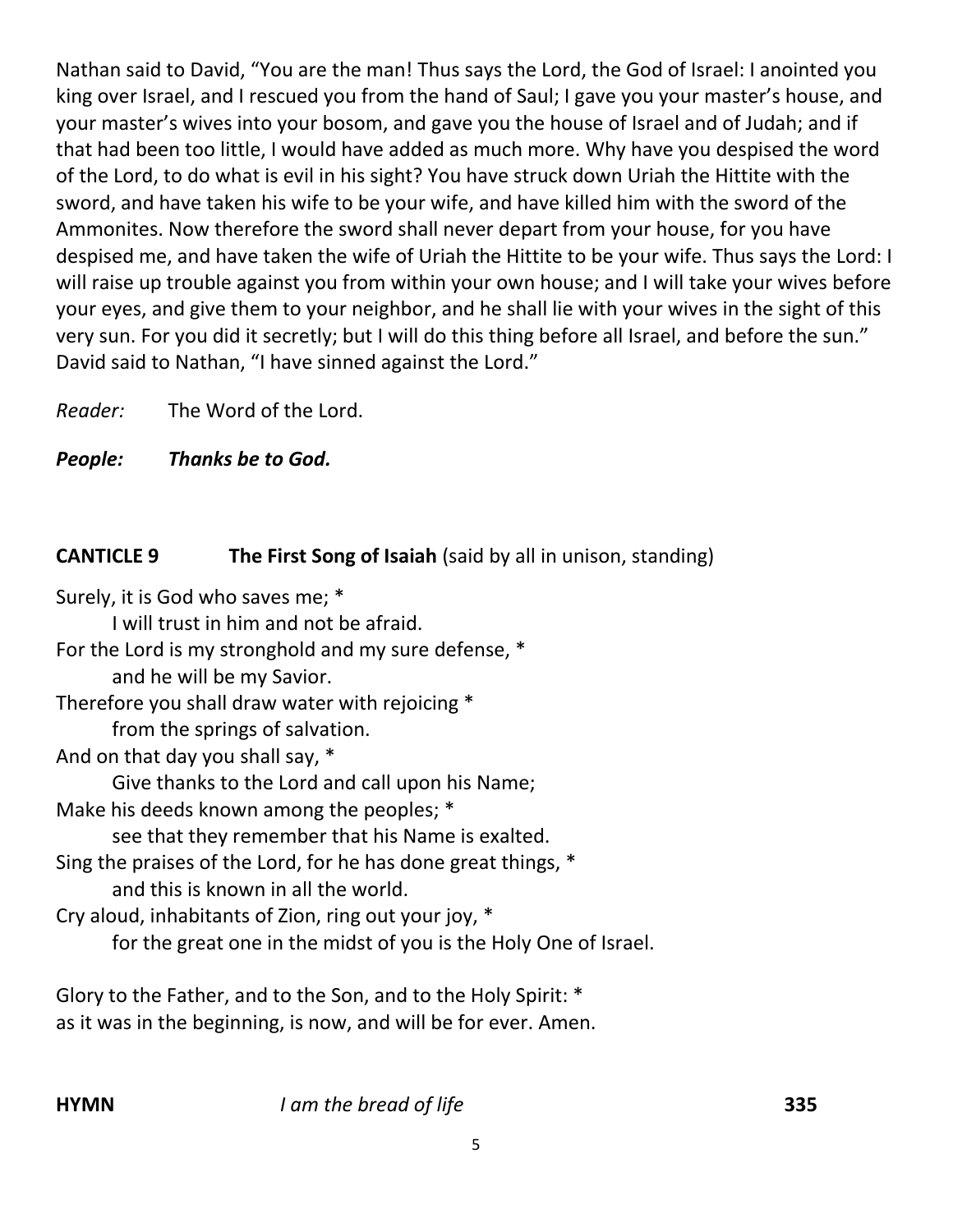#### **THE SECOND LESSON** Ephesians 4:1-16

I therefore, the prisoner in the Lord, beg you to lead a life worthy of the calling to which you have been called, with all humility and gentleness, with patience, bearing with one another in love, making every effort to maintain the unity of the Spirit in the bond of peace. There is one body and one Spirit, just as you were called to the one hope of your calling, one Lord, one faith, one baptism, one God and Father of all, who is above all and through all and in all. But each of us was given grace according to the measure of Christ's gift. Therefore it is said,

"When he ascended on high he made captivity itself a captive; he gave gifts to his people."

(When it says, "He ascended," what does it mean but that he had also descended into the lower parts of the earth? He who descended is the same one who ascended far above all the heavens, so that he might fill all things.) The gifts he gave were that some would be apostles, some prophets, some evangelists, some pastors and teachers, to equip the saints for the work of ministry, for building up the body of Christ, until all of us come to the unity of the faith and of the knowledge of the Son of God, to maturity, to the measure of the full stature of Christ. We must no longer be children, tossed to and fro and blown about by every wind of doctrine, by people's trickery, by their craftiness in deceitful scheming. But speaking the truth in love, we must grow up in every way into him who is the head, into Christ, from whom the whole body, joined and knit together by every ligament with which it is equipped, as each part is working properly, promotes the body's growth in building itself up in love.

*Reader:* The Word of the Lord.

*People: Thanks be to God.*

**Sequence Hymn** *Guide me, O thou great Jehovah* **690**

#### **THE THIRD LESSON** John 6:24-35

The next day, when the people who remained after the feeding of the five thousand saw that neither Jesus nor his disciples were there, they themselves got into the boats and went to Capernaum looking for Jesus.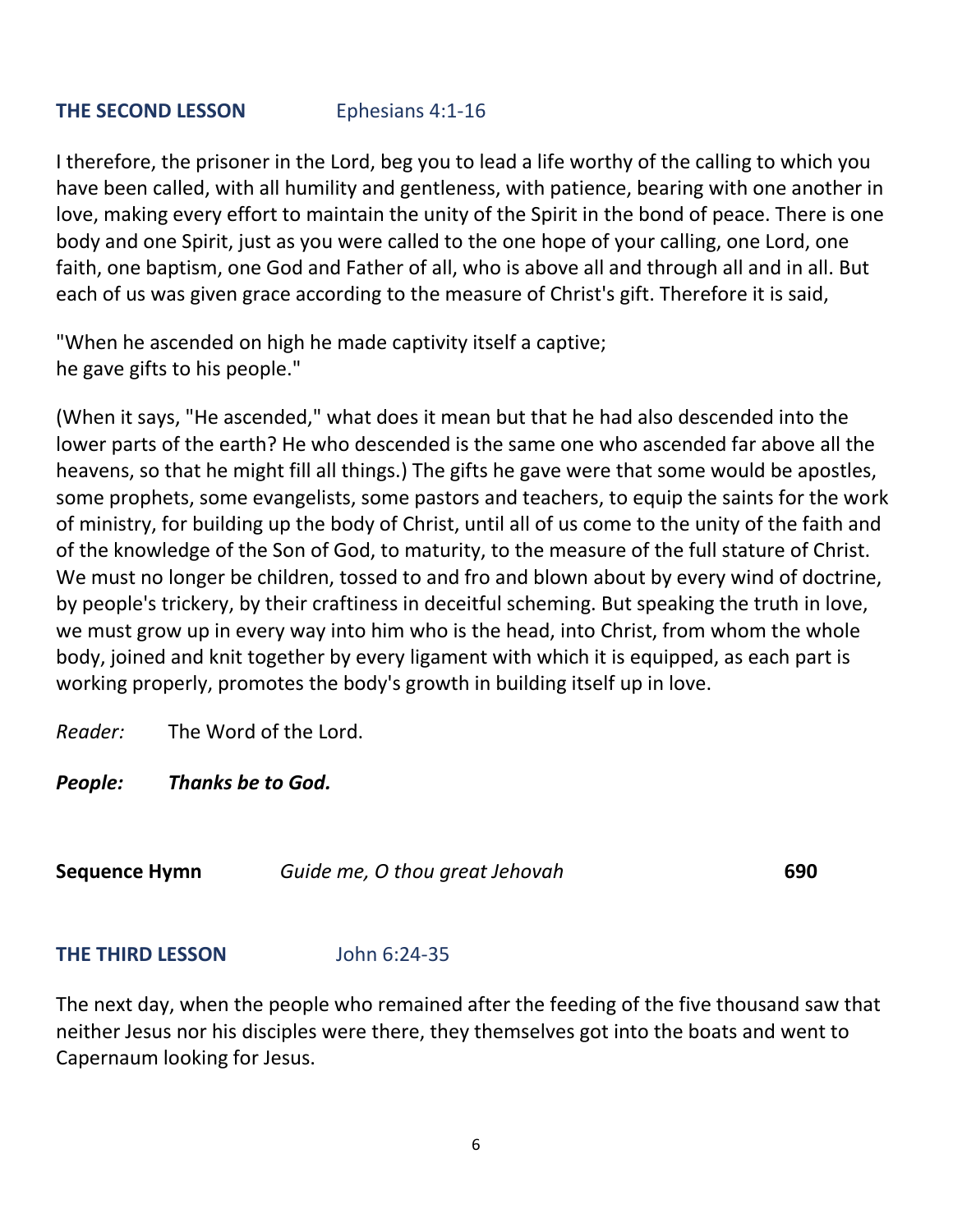When they found him on the other side of the sea, they said to him, "Rabbi, when did you come here?" Jesus answered them, "Very truly, I tell you, you are looking for me, not because you saw signs, but because you ate your fill of the loaves. Do not work for the food that perishes, but for the food that endures for eternal life, which the Son of Man will give you. For it is on him that God the Father has set his seal." Then they said to him, "What must we do to perform the works of God?" Jesus answered them, "This is the work of God, that you believe in him whom he has sent." So they said to him, "What sign are you going to give us then, so that we may see it and believe you? What work are you performing? Our ancestors ate the manna in the wilderness; as it is written, 'He gave them bread from heaven to eat.'" Then Jesus said to them, "Very truly, I tell you, it was not Moses who gave you the bread from heaven, but it is my Father who gives you the true bread from heaven. For the bread of God is that which comes down from heaven and gives life to the world." They said to him, "Sir, give us this bread always."

Jesus said to them, "I am the bread of life. Whoever comes to me will never be hungry, and whoever believes in me will never be thirsty."

*Reader:* The Word of the Lord.

*People: Thanks be to God.*

## **THE APOSTLES' CREED** *said together, all standing*

I believe in God, the Father almighty, creator of heaven and earth. I believe in Jesus Christ, his only Son, our Lord. He was conceived by the power of the Holy Spirit and born of the Virgin Mary. He suffered under Pontius Pilate, was crucified, died, and was buried. He descended to the dead. On the third day he rose again. He ascended into heaven, and is seated at the right hand of the Father. He will come again to judge the living and the dead. I believe in the Holy Spirit, the holy catholic Church, the communion of saints, the forgiveness of sins, the resurrection of the body, and the life everlasting. Amen.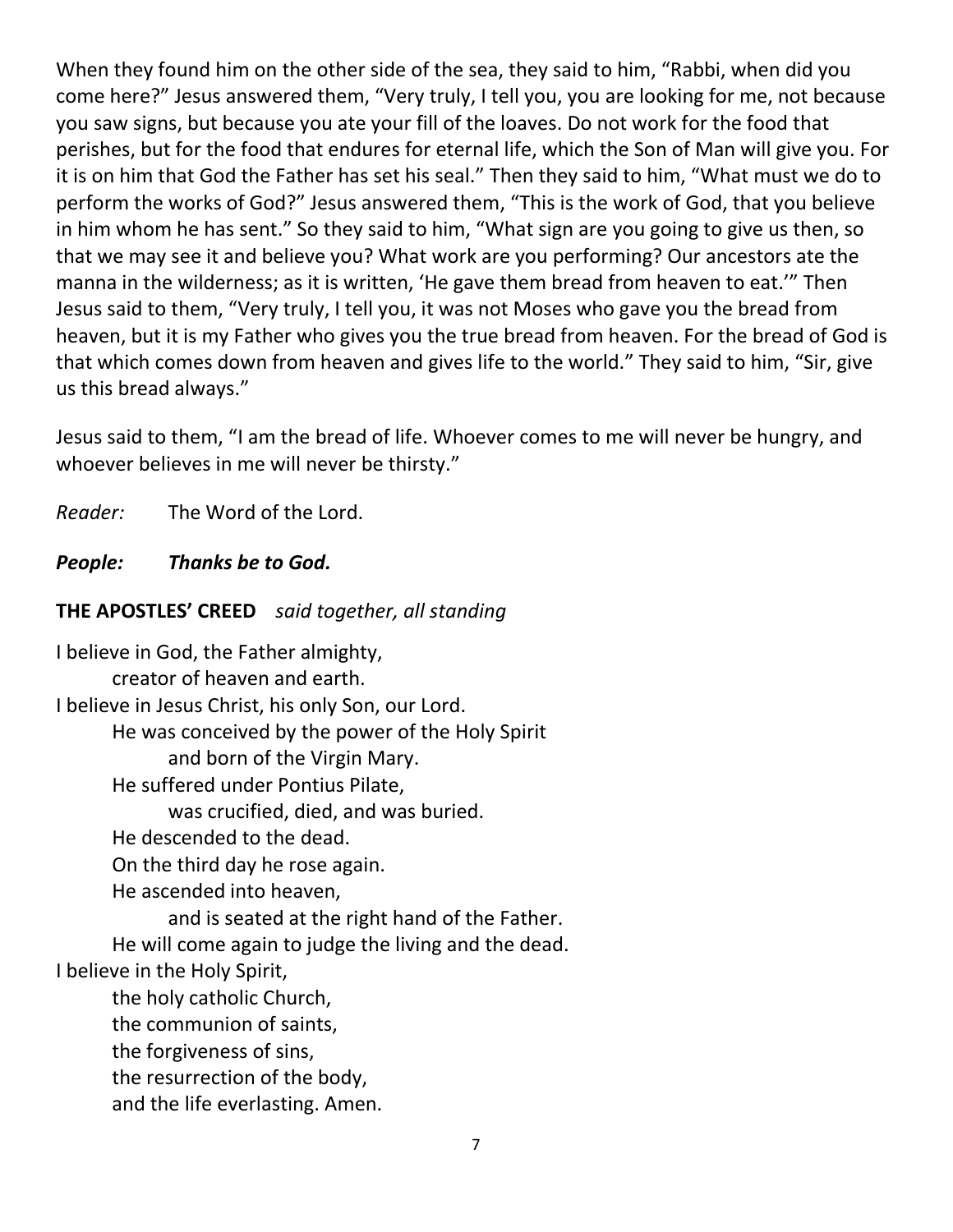### **THE PEACE**

*LEM:* The Peace of the Lord be with you

*All:* And also with you

#### **ANNOUNCEMENTS / BIRTHDAYS**

Anniversary this week: 6<sup>th</sup> Gale and Bill Edger

#### **THE OFFERTORY**

LEM: Let us walk in love as Christ loved us, and gave himself for us, an offering and sacrifice to God

| <b>OFFERTORY HYMN</b><br>Let all mortal flesh keep silence | 324 |
|------------------------------------------------------------|-----|
|------------------------------------------------------------|-----|

All things come of thee, O Lord, and of thy known have we given thee. (8:00)

**THE DOXOLOGY** (10:00 am)

Praise God, from whom all blessings flow; Praise him, all creatures here below; Praise him above, ye heavenly host; Praise Father, Son, and Holy Ghost. Amen.

## **PRAYERS AND INTERCESSION**

*LEM:* The Lord be with you

*All:* And also with you

*LEM:* Let us pray

#### **THE LORD'S PRAYER**

Our Father, who art in heaven, hallowed be thy Name, thy kingdom come, thy will be done, on earth as it is in heaven. Give us today our daily bread. And forgive us our trespasses, as we forgive those who trespass against us. And lead us not into temptation, but deliver us from evil. For thine is the kingdom, and the power, and the glory, for ever and ever. Amen.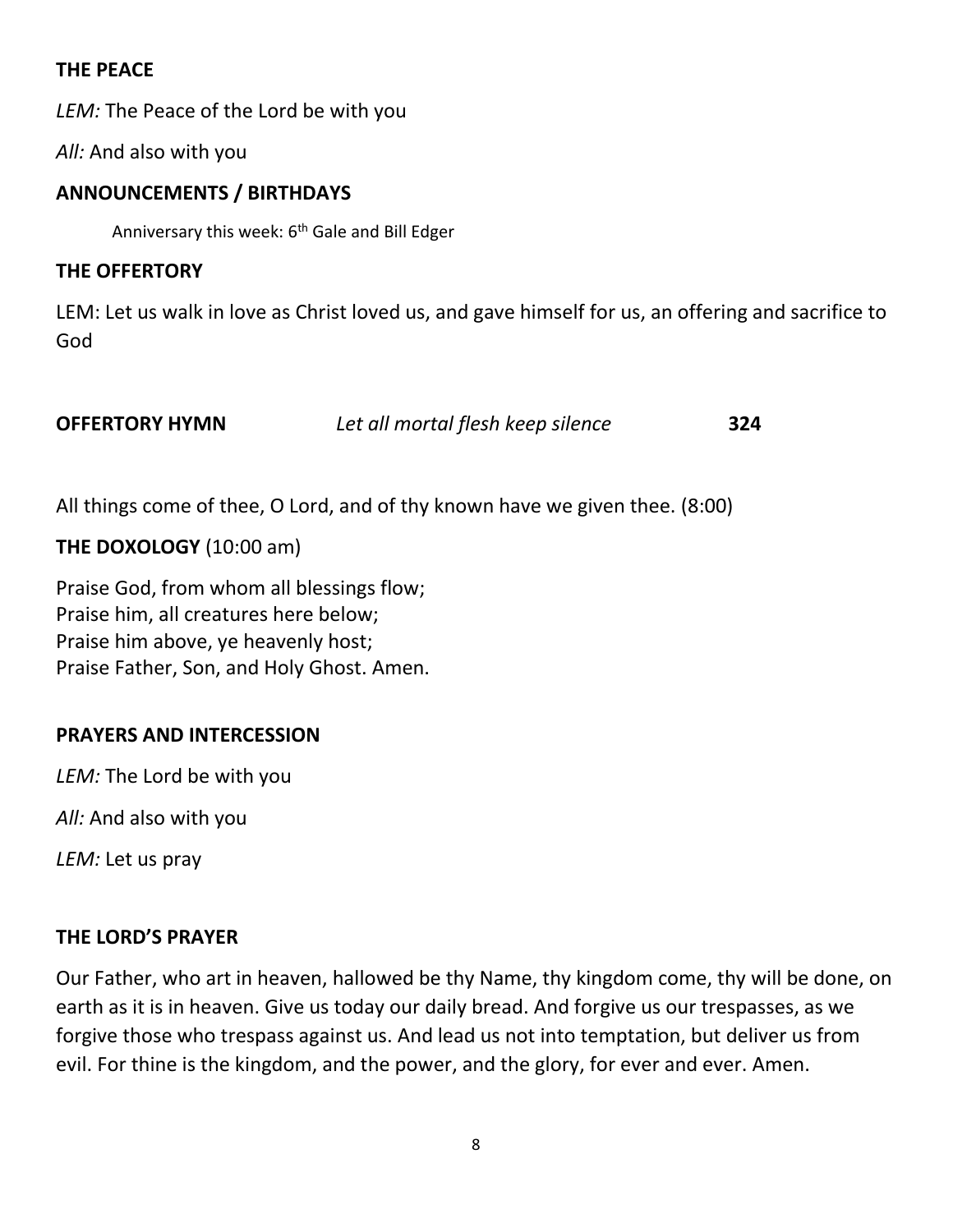## PRAYERS OF THE PEOPLE, FORM III read responsively

In our diocesan cycle of prayer, we pray for Church of the Transfiguration, Silver Spring.

Father, we pray for your holy Catholic Church; *That we all may be one.* Grant that every member of the Church may truly and humbly serve you; *That your Name may be glorified by all people.* We pray for all bishops, priests, and deacons; *That they may be faithful ministers of your Word and Sacraments.* We pray for all who govern and hold authority in the nations of the world; *That there may be justice and peace on the earth.* Give us grace to do your will in all that we undertake; *That our works may find favor in your sight.* Have compassion on those who suffer from any grief or trouble; *That they may be delivered from their distress.* Give to the departed eternal rest, especially remembering Margaret Donahue; *Let light perpetual shine upon them.* We praise you for your saints who have entered into joy; *May we also come to share in your heavenly kingdom.* Let us pray for our own needs and those of others. *Silence*

## **SUFFRAGE A**

- V. Show us your mercy, O Lord;
- R. And grant us your salvation.
- V. Clothe your ministers with righteousness;
- R. Let your people sing with joy.
- V. Give peace, O Lord, in all the world;
- R. For only in you can we live in safety.
- V. Lord, keep this nation under your care;
- R. And guide us in the way of justice and truth.
- V. Let your way be known upon earth;
- R. Your saving health among all nations.
- V. Let not the needy, O Lord, be forgotten;
- R. Nor the hope of the poor be taken away.
- V. Create in us clean hearts, O God;
- R. And sustain us with your Holy Spirit.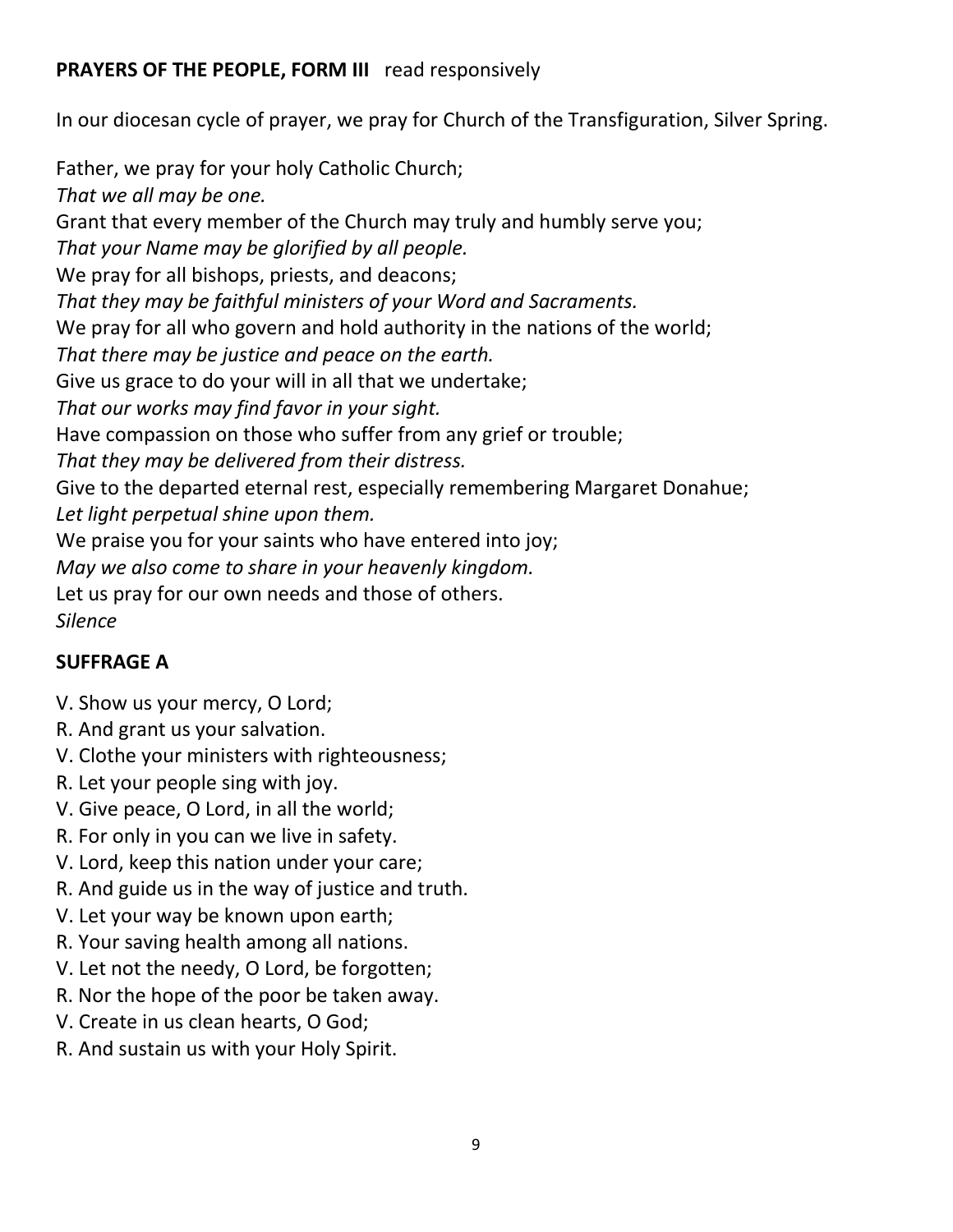### **THE COLLECT FOR THIS SUNDAY**

Let your continual mercy, O Lord, cleanse and defend your Church; and, because it cannot continue in safety without your help, protect and govern it always by your goodness; through Jesus Christ our Lord, who lives and reigns with you and the Holy Spirit, one God, for ever and ever. *Amen.*

### **GENERAL THANKSGIVING**

Almighty God, Father of all mercies, we your unworthy servants give you humble thanks for all our goodness and loving-kindness to us and to all whom you have made. We bless you for our creation, preservation, and all the blessings of this life; but above all for your immeasurable love in the redemption of the world by our Lord Jesus Christ; for the means of grace, and for the hope of glory. And, we pray, give us such an awareness of your mercies, that with truly thankful hearts We may show forth your praise, not only with our lips, but in our lives, by giving up our selves to your service, and by walking before you in holiness and righteousness all our days; through Jesus Christ our Lord, to whom, with you and the Holy Spirit, be honor and glory throughout all ages. Amen

### **A PRAYER OF ST. CHRYSOSTOM**

Almighty God, you have given us grace at this time with one accord to make our common supplication to you; and you have promised through your well-beloved Son that when two or three are gathered together in his Name you will be in the midst of them: Fulfill now, O Lord, our desires and petitions as may be best for us; granting us in this world knowledge of your truth, and in the age to come life everlasting. Amen.

#### **BENEDICTION**

*LEM:* Let us bless the Lord.

*All:* Thanks be to God.

*LEM:* The grace of our Lord Jesus Christ, and the love of God, and the fellowship of the Holy Spirit, be with us all evermore. Amen

#### **RECESSIONAL HYMN** *O God of every nation 607*

#### **THE DISMISSAL**

*LEM:* Go in peace to love and serve the Lord. Alleluia, alleluia.

*All:* Thanks be to God. Alleluia, alleluia.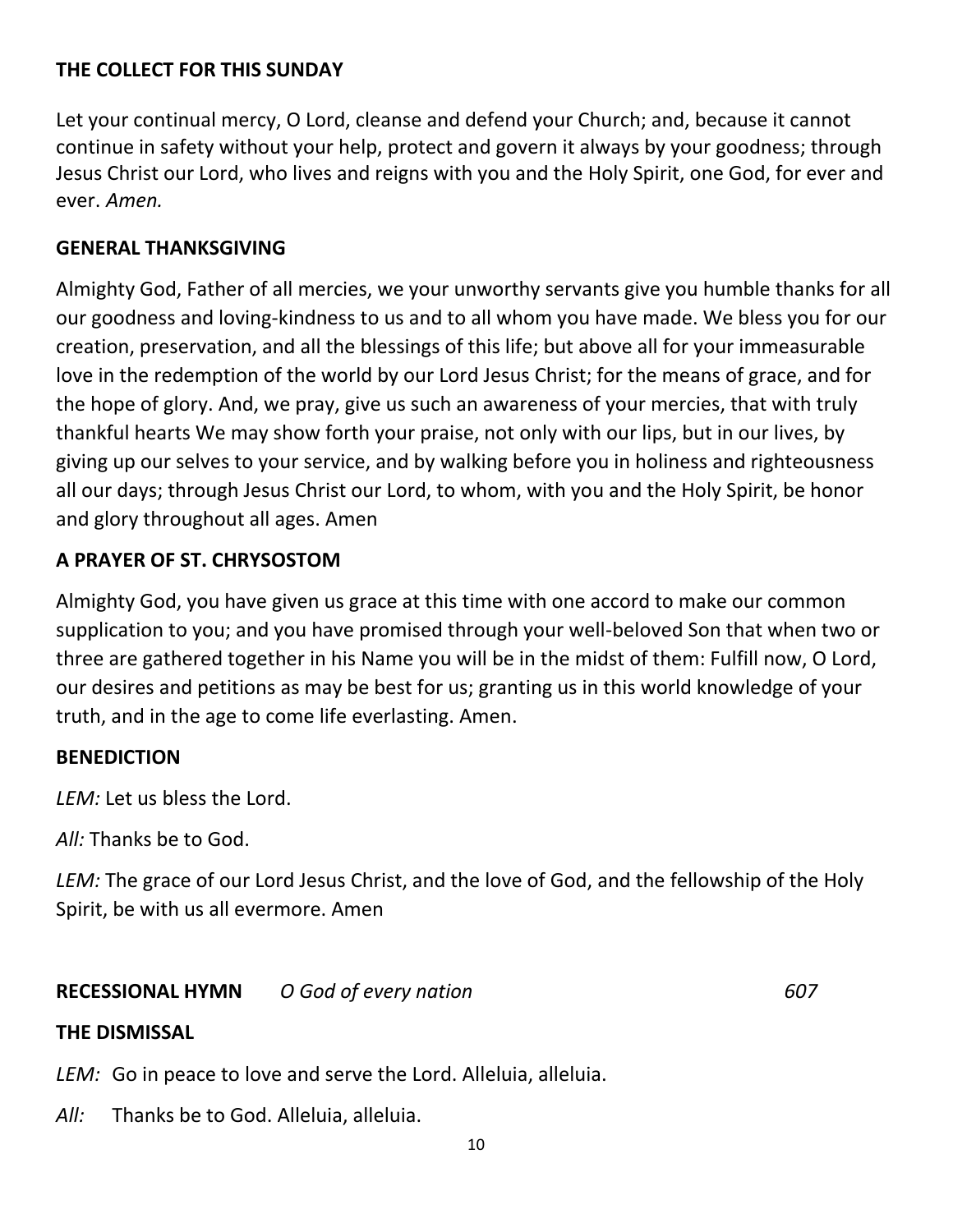#### **Christ Church Prayer List**

#### **Pray for Parish Members**:

Caroline Baldwin, Jennifer Bryant, Gale Edger, Mike Moore, Ben & Dorothy Pecson, Joan Schuhart, Fred Wyant, Stephen Hunt, Betty Fuqua, Marilynn Butterfield, Georgia Hurry, and Kathy Healy.

#### **Also pray for**:

Lily Smith—Blackwell Philip Quade, Tim Butler – Burch Richard Griffith – Colton Luther Wolfe, Carolyn Cave, Bill Cave, Tom Berry, Eidson Mulling—Cooper Marvin Jones – Donahue Frank Gough, Joyce Donaldson- Donaldson Cheryl Stubbs, Marvin and Kathy—Eaton Frances Clemenos – Edger Myra & Ken Fitch, George Frioux, Anika Yamamoto, Baby Barrett– Fitch Krystal, Annabelle and Chase—Frawley Debbie and William Windsor—Friess Joe Fuller—Fuqua Jessie Tysinger—Graves Paul Marlo, Eric & Donna Frattini– Hailey Jim Krider, Glenda Lurba, Lewie Jenkins, Helene Harhai—Harhai Scott Peabody – Heflin Lynn Boan—Jayroe Kay DesMarais—Kauffman Sarah Swartz—Loker John Bernier, John Gradwell —McCubbin Chris Gass—Molish Betty Mintz, Kayla Baker—Monshower Carolina Montillo, April Parlett, Judie Gibson and Family—Montillo Jessica Higgs – M. Oliver Janet Oliver, Frank Davis—T. Oliver Dan Norris, Erik Anderson, Anneliese Augustine-Penk Rob Harding—Reeves Jennifer Peacock—Rocheleau Joe Turner, Betty Roush – Saunders Shophi Grace, Nicholas, Ed & Cynthia Brown, Shane Roberts, Johnny Schuhart, Johnny Keenan -Schuhart; Barbara Carlton–Shupe Arty Thompson; Frankie Tippett, William DeLorme, Margie Cheseldine—Simmons Donna Mae Duggin, Eddie Becker, Jackie Sirk Lacey - Sirk Jackie Dickey, Bob Russell, John Walker, Jackie Williams–Smith Nick Potts, Margaret Roberts, Matt Castle—Tierney Nicci DeVous, Kolby Inman—Tyner Bruce Tobiasson, Ed Poplin, Johnny—Westerfield Ann Marie Healey, George Gerlach, Hope & Eddie Brouwer Ancher– Wright *\*Bold = new addition to the prayer list*